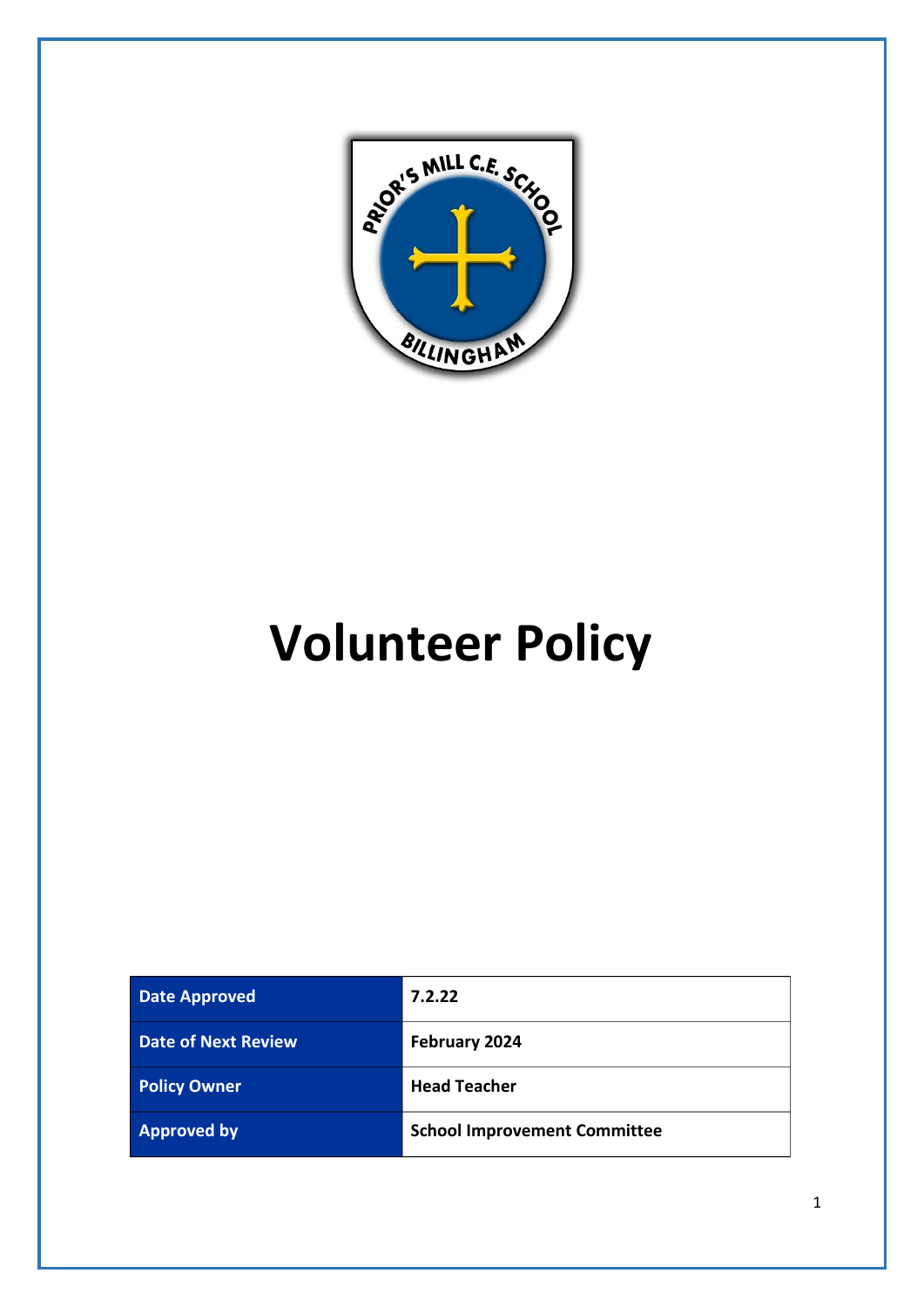# **Contents**

# **Statement of Intent**

- 1. Legal Framework
- 2. School Procedures
- 3. Expectations
- 4. Activities
- 5. Regulated Activity
- 6. Safeguarding and Child Protection
- 7. Risk Assessments
- 8. Disqualification Under the Childcare Act
- 9. Supervision
- 10. Complaints
- 11. Health and Safety
- 12. Absence
- 13. Confidentiality
- 14. Internet Use
- 15. Monitoring and Review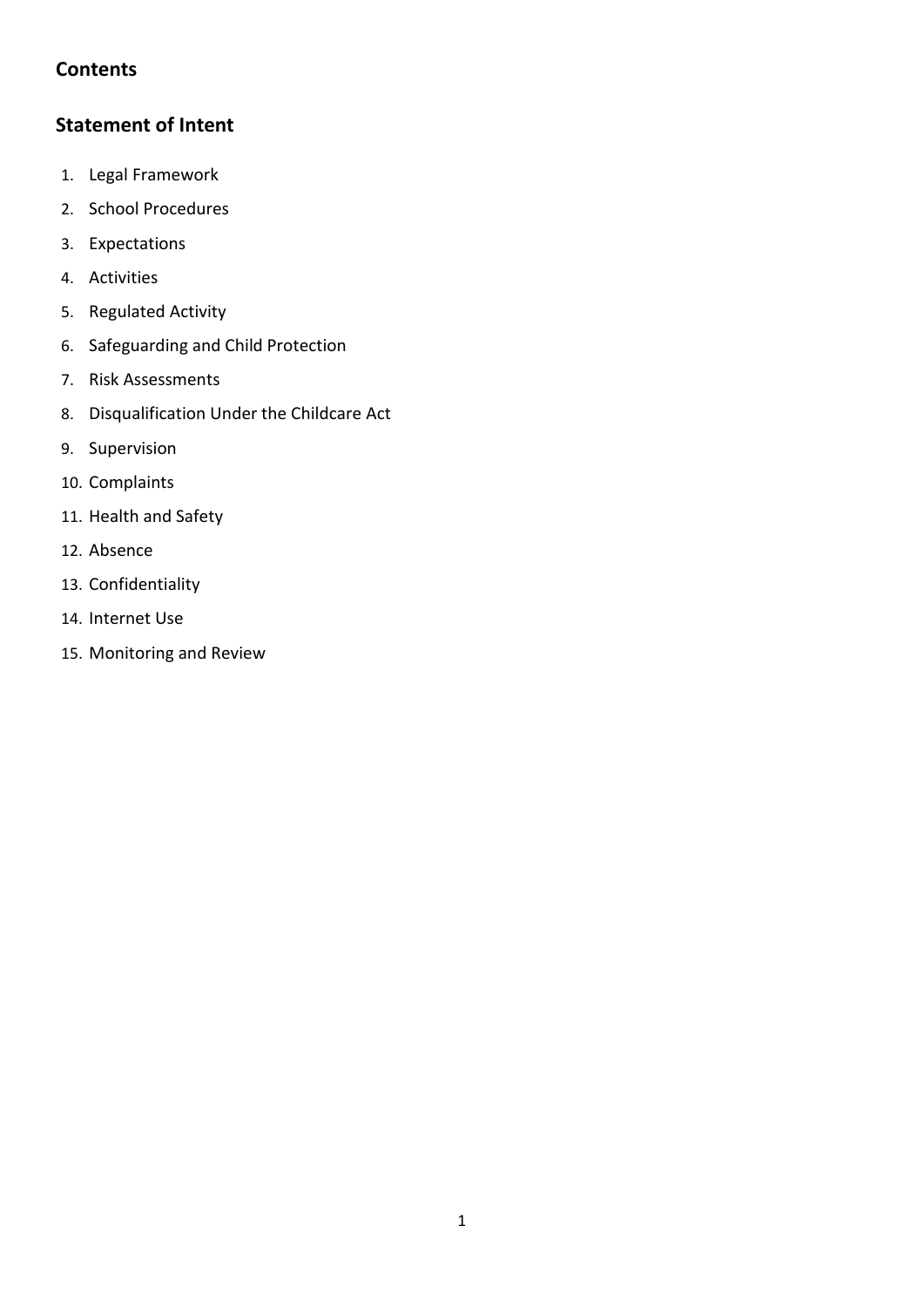#### **Statement of Intent**

At Prior's Mill CE Primary School, we recognise and value the effort taken by parents and other volunteers who contribute towards our school. Volunteers bring with them a range of skills and experience which can enhance the learning opportunities of all children without encroaching on the professional teaching responsibilities of the class teacher.

The development of any volunteer, whether for one day or for a number of sessions over a longer period, must take into account the needs of pupils and the staff to whom they are assigned. We have a duty to ensure that the welfare of pupils is promoted, and that they are safeguarded from harm.

This policy sets out the practices and procedures which will be followed when appointing, managing and supervising volunteers, as well as a code of conduct which all volunteers are required to comply with.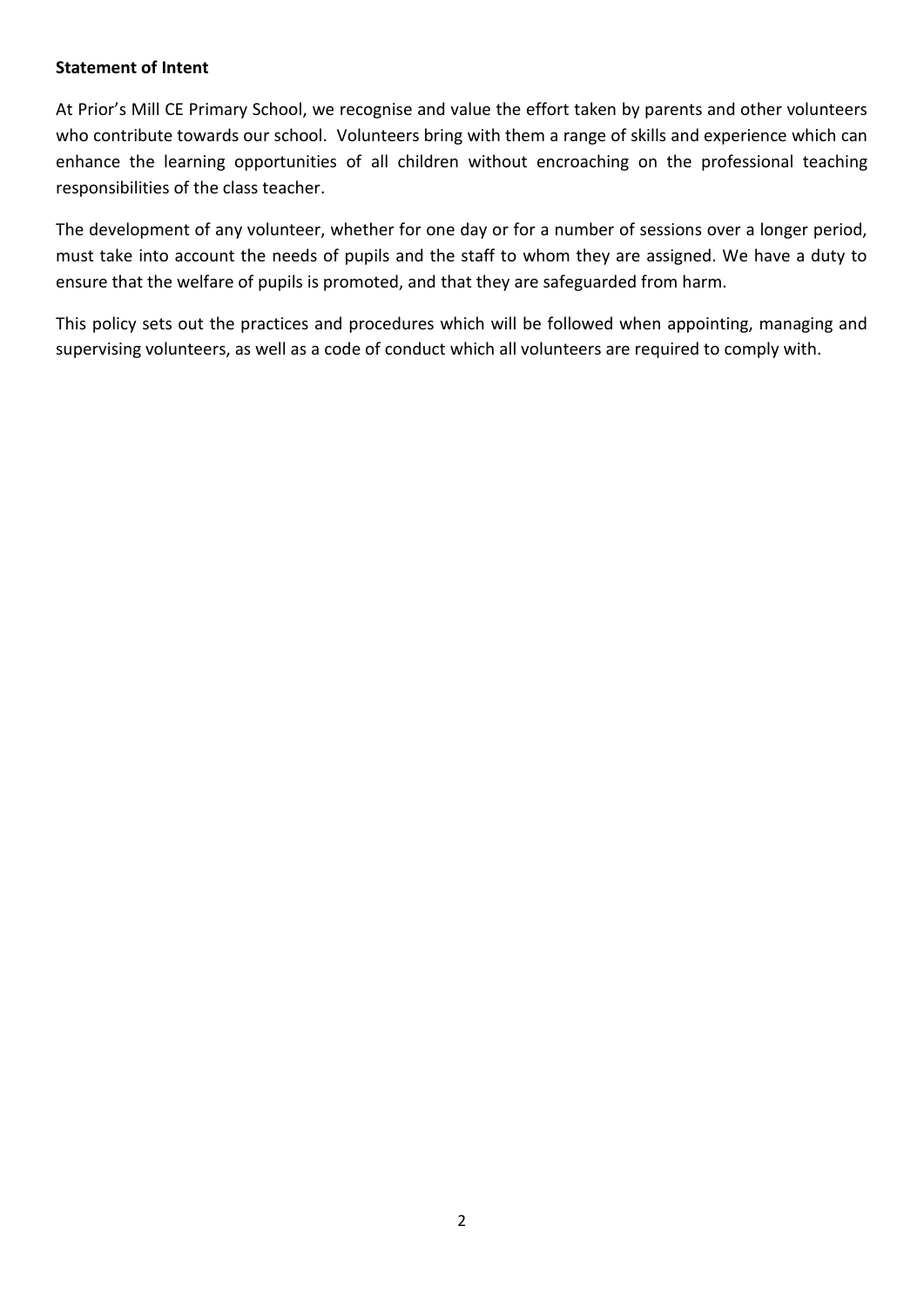## **1. Legal framework**

This policy has due regard to all relevant legislation and statutory guidance including, but not limited to, the following:

- The Childcare (Disqualification) and Childcare (Early Years Provision Free of Charge) (Extended Entitlement) (Amendment) Regulations 2018
- The Childcare Act 2006
- The General Data Protection Regulation (GDPR)
- The Data Protection Act 2018
- DfE 'Keeping children safe in education'
- DfE 'Disqualification under the Childcare Act 2006'

# **2. School Procedures**

All volunteers working regularly in school must undertake a short safeguarding induction to include health and safety and basic Safeguarding and Child Protection awareness training before commencing their voluntary role.

Volunteers will have access to key policies and information via an electronic Volunteer pack. This will include:

- Child Protection and Safeguarding Policy
- Behaviour Policy
- Anti-bullying Policy
- Online Safety Policy
- Social Media Policy
- Acceptable use Agreement
- Keeping Children Safe in Education Part 1

# **3. Expectations**

Anyone wishing to work as a volunteer who will be in school on a regular basis or a one-off occasion completing a work placement should request a Volunteer Application Pack from the school office. This should be completed and returned with the necessary original Identity documents to facilitate a DBS (Disclosure and Barring Service) clearance check and for two references to be sought. Where the volunteering is a placement linked to a course of study the cost of the DBS (if required) will be met by the volunteer (or his/her college) unless a portable DBS has been activated.

Only when two satisfactory references and a clear enhanced DBS has been received by the school, will the Headteacher (or staff member with delegated responsibility) interview the potential volunteer and an appropriate placement will be agreed. This will be in a class which has no family connection to the applicant. A regular day and time will be agreed and the applicant will be expected to sign for and adhere to all relevant documentation, including our Safeguarding and Child Protection Policy.

An entry will be made on the school's Safeguarding Single Central Record and a file maintained with the confidential details of the volunteer which will be retained by school for 7 years after the volunteer resigns from their volunteering responsibilities.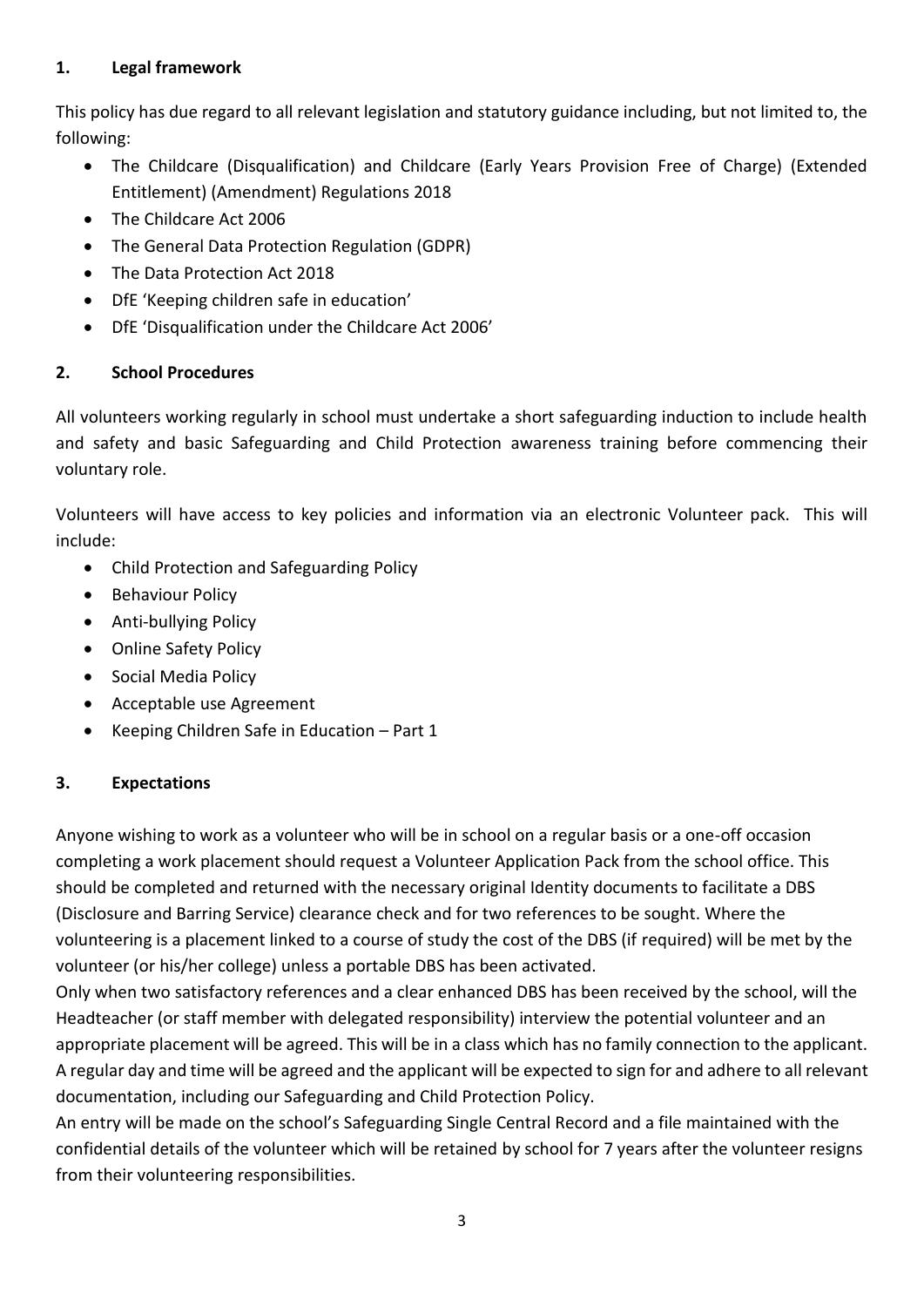Volunteers in school should expect to:

- be recognised for their valuable contribution to the learning experience for the children they support
- be assigned worthwhile tasks
- access to any school policies or procedures that are relevant to their role
- access any training that is necessary for the success of their activities

School expects all volunteers to:

- Adhere to the name protocol for staff
- Adhere to the school policies
- Read and work within the Keeping Pupils Safe in Education Part 1
- Work under the supervision and direction of staff.
- Be role models for the children they work with e.g. think about the language and gestures used.
- Wear appropriate, smart dress (no jeans)
- Refer any behavioural or safeguarding concerns to the class teacher and not attempt to deal with any such issues themselves.
- Advise school as soon as possible when it is not possible to attend.

#### **4. Activities**

Volunteers may be engaged in any of the following:

- Hearing children read
- Working with small groups of children
- Working alongside individual children
- Undertaking practical activities with small groups of children
- Working with children on computers
- Preparing resources for a future lesson
- Accompanying school visits
- Escorting children on local walks
- Social activities such as running a disco
- Fund raising activities such as running a cake stall or Summer Fair

# **5. Regulated Activity**

For the purpose of this policy, a volunteer will be engaging in "regulated activity" if

- they work unsupervised when teaching or looking after pupils regularly
- or provide pastoral care on a one-off basis.

#### **6. Safeguarding and Child Protection**

Depending on the level of interaction with a pupil, it may be necessary to obtain a DBS certificate.

• The school is required to obtain an enhanced DBS certificate if the volunteer intends to carry out an activity for the school that includes unsupervised contact with pupils.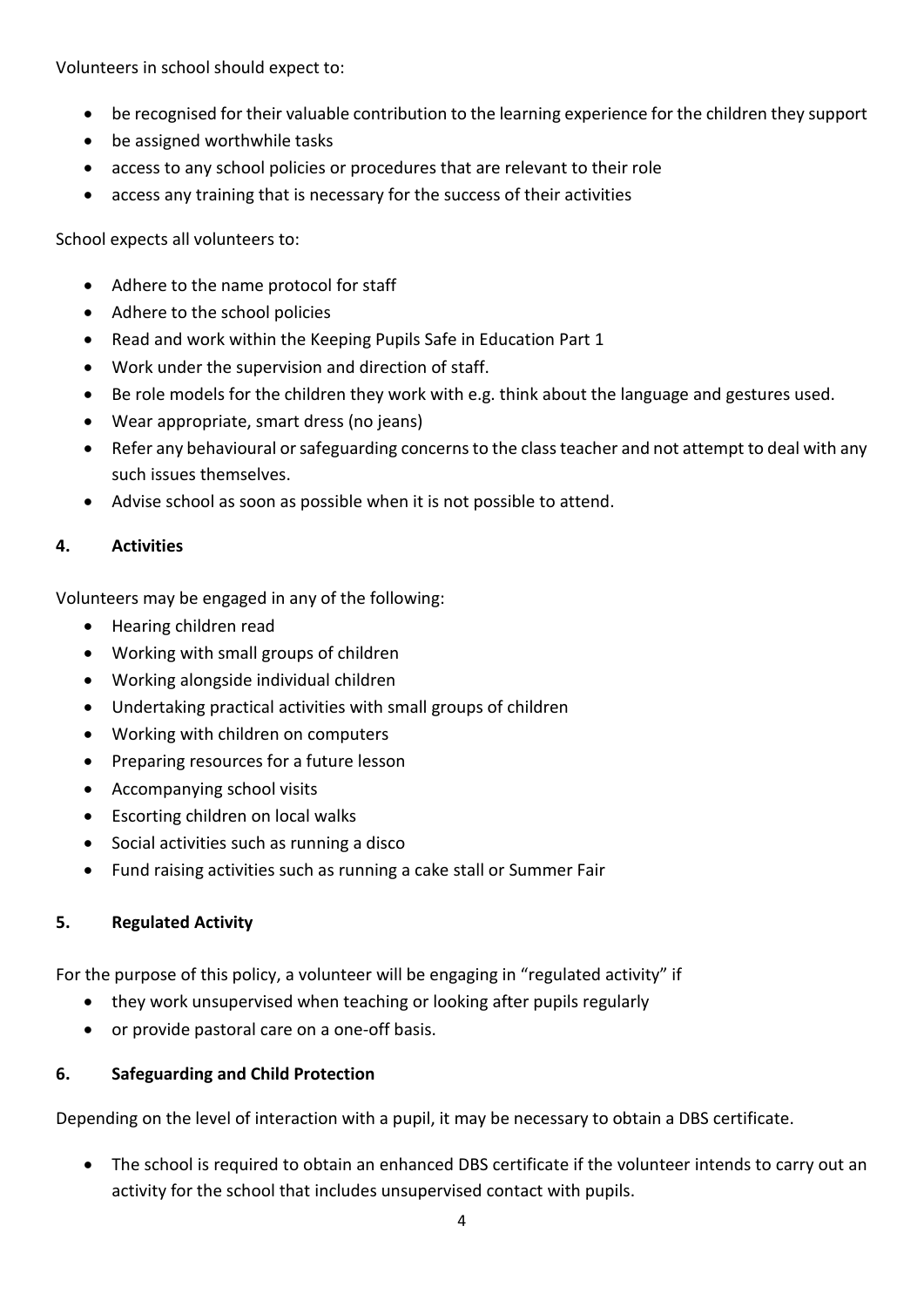• The school is not required to obtain an enhanced DBS certificate if the volunteer intends to carry out an activity for the school that includes supervised contact with pupils.

The school will obtain an enhanced DBS certificate, including barred list information, for any volunteer who is working in regulated activity.

For volunteers who are not in regulated activity, but who have the opportunity to come into contact with pupils on a regular basis, it is at the discretion of the school to decide whether or not a DBS check is required. **At Prior's Mill, a DBS check will be required in these circumstances**.

The school will not obtain barred list information for any volunteer who does not engage in regulated activity. The DBS cannot provide barred list information on any person, including volunteers, who are not in, or seeking to enter into, regulated activity.

All volunteers are required to be identified and located at all times. For this reason, the following process will be adhered to:

- Volunteers will sign in and out of the building at the school office
- Volunteers will wear a visitor's badge at all times
- The headteacher and relevant phase leader will be made aware of where the volunteer is working

Allegations of abuse made against volunteers will be dealt with in accordance with the Allegations of Abuse Against Staff Policy.

## **7. Risk assessments**

The school will undertake a risk assessment, using professional judgement and experience when deciding whether an enhanced DBS check is required for any volunteer not engaging in regulated activity. The school will record the details of the risk assessment and store the details in the SBM office.

The following factors will be taken into consideration when deciding whether to seek an enhanced DBS certificate for volunteers:

- The nature of the work with the pupils
- The school's knowledge of the volunteer, including any formal or informal information offered by staff, parents and other volunteers
- Whether the volunteer has any other employment or voluntary activities, and where referees can advise of their suitability
- Whether the role is eligible for an enhanced DBS check

# **8. Disqualification under the Childcare Act**

Any individual who is classified as being disqualified under the Childcare (Disqualification) and Childcare (Early Years Provision Free of Charge) (Extended Entitlement) (Amendment) Regulations 2018 and section 25 of the Childcare Act 2006, is unable to provide any means of childcare provision.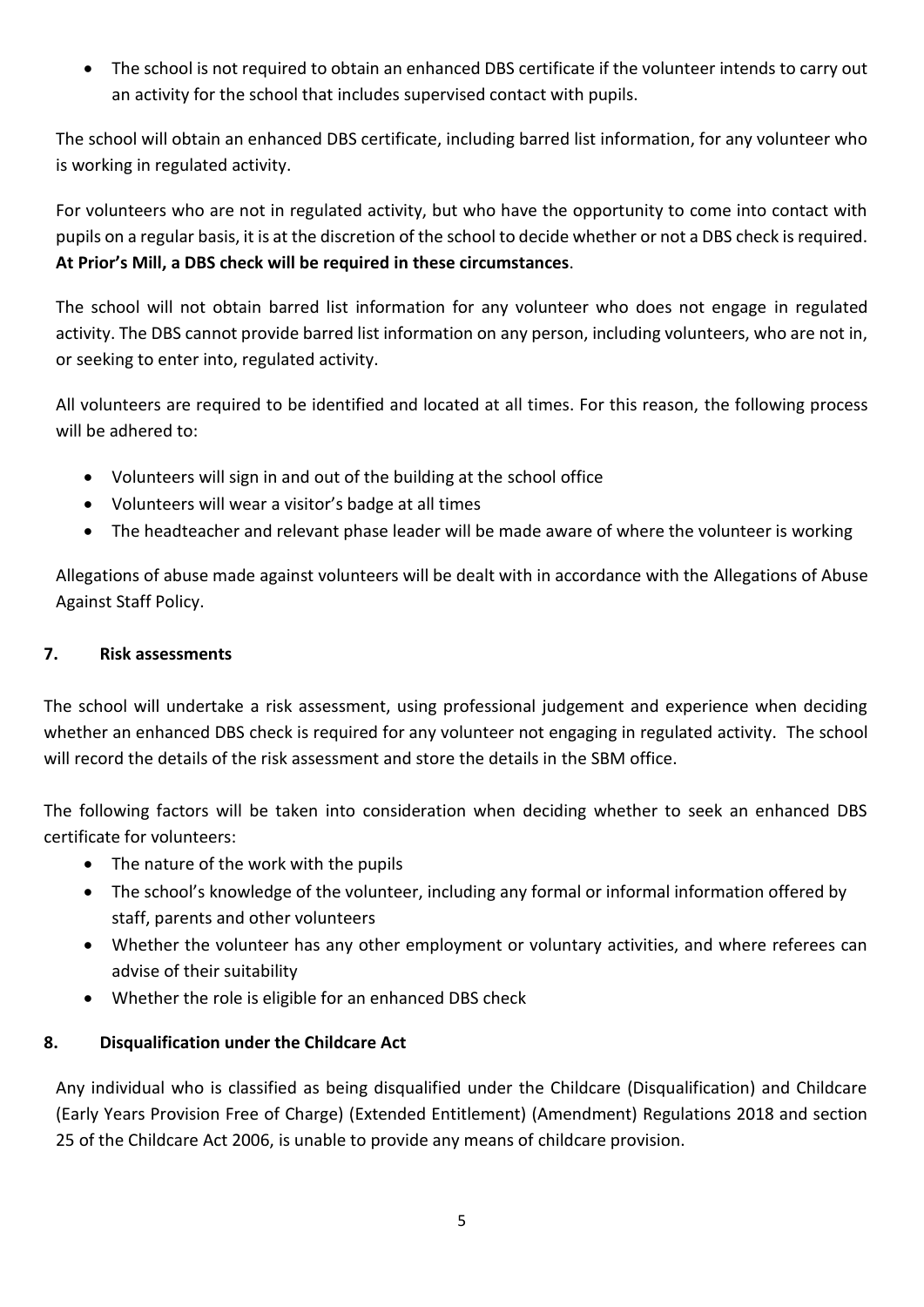Any volunteer who is directly concerned with the management of childcare provision, or who works with children on a regular basis, whether supervised or not, is covered by these regulations and may be disqualified.

An individual will be classed as disqualified if:

- They have been reported on the DBS Children's Barred List.
- They have been noted as committing certain violent and/or sexual offences against children and/or adults.
- They have been refused any provision relating to childcare, or have been prohibited from private fostering.
- They have received certain orders in relation to the care of children.

The school will not employ any volunteer who is classified as being disqualified under the above regulations.

## **9. Supervision**

If a volunteer is required to be supervised when undertaking an activity, who would otherwise be in regulated activity if not supervised, the school will ensure that:

- There is supervision by an individual who is in regulated activity.
- The supervision is regular and day-to-day.
- The supervision is reasonable in all the circumstances to ensure the protection of the pupils.

When determining what supervision is reasonable so that the volunteer would not be in regulated activity, the school will take the following factors into consideration:

- The ages of the pupils, including whether there is a large gap in their ages
- The number of pupils that the volunteer is working with
- Whether or not there are other staff members present during the activity
- The nature of the volunteer's work and the opportunity for contact with pupils
- Vulnerability of pupils
- How many volunteers would be supervised by each member of supervising staff

# **10. Complaints**

Any complaints made by a volunteer or about a volunteer will be referred to the Headteacher (or a delegated staff member) for investigation. The Headteacher (or delegated staff member) reserves the right to take the following action:

- To speak with a volunteer about the complaint or behaviour and seek reassurance it will not be repeated
- Offer an alternative placement or activity for a volunteer
- Inform the volunteer that the placement has been withdrawn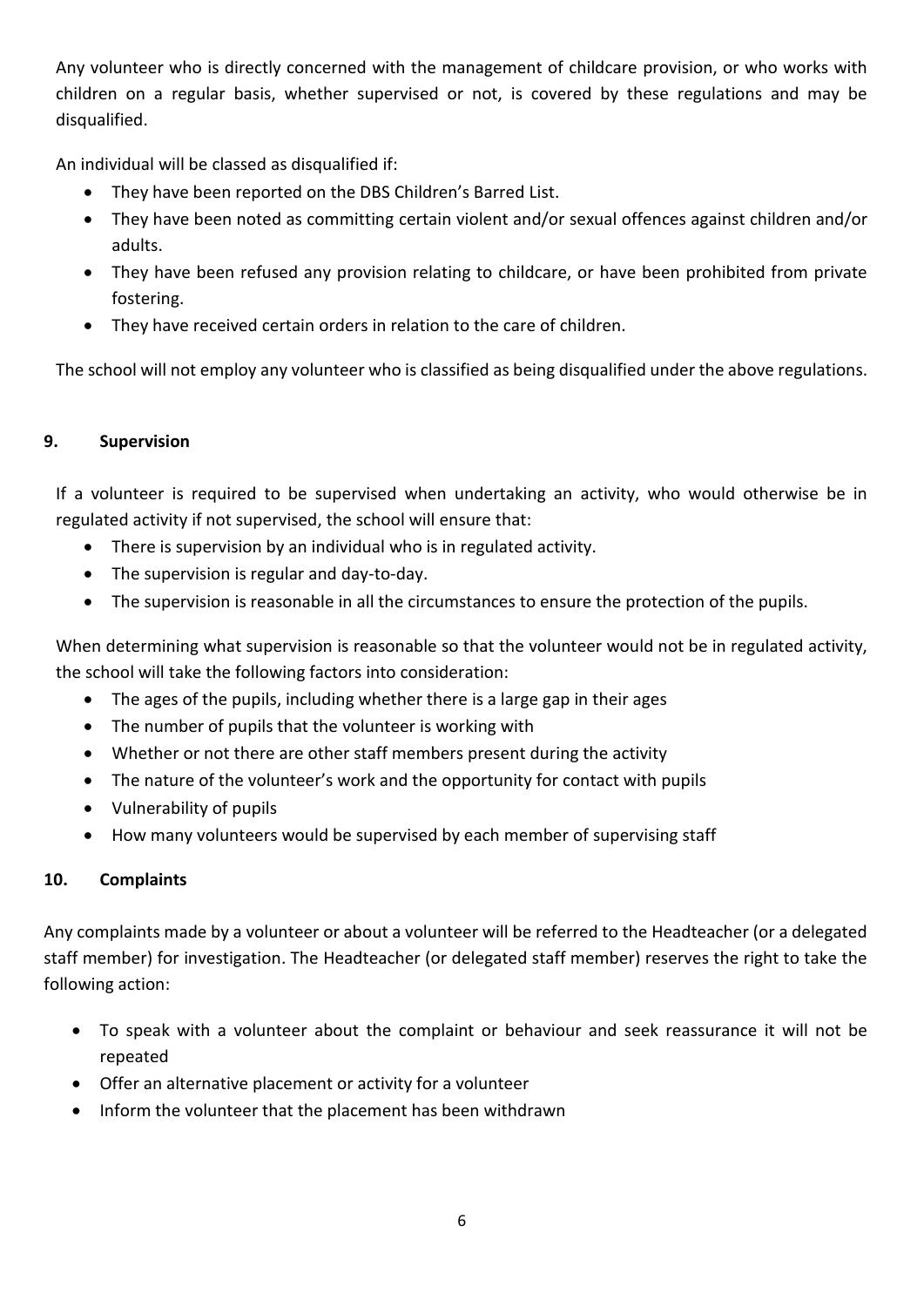#### **11. Health and safety**

Volunteers will ensure that they are familiar with emergency procedures, e.g. evacuation, and of any health and safety procedures relating to the activity they will be undertaking, e.g. whilst in a cookery class. If a volunteer notices any potential hazard which may put another individual at risk of harm, they will report this immediately to the School Business Manager.

#### **12. Absence**

Volunteers are required to inform the school office by **8:15am on the day they were due to attend** if they are unable to attend at the agreed time. Failure to inform the school on more than **two** instances may result in the volunteer being unable to attend the school on any further occasions. If a volunteer is called away in the event of an emergency while volunteering, they will inform the class teacher or senior leader, and will sign out of the building before leaving the premises.

#### **13. Confidentiality**

Volunteers will be reminded that all information with regard to individual pupils and members of staff is confidential, and that the sharing of data is protected under the Data Protection Act 2018. Volunteers will not be permitted to discuss any confidential information regarding a pupil or member of staff with any other individual. Any volunteer who breaches the confidentiality rules will be asked to leave the premises and will not be able to return to undertake any further activity. Volunteers will report any concerns to a member of staff and are instructed not to notify the parents.

#### **14. Internet Use**

All volunteers will be required to behave in an ethical and respectful manner with regards to email and internet use, and will be expected to follow the processes outlined in the following school policies:

- Online Safety Policy
- Social Media Policy
- Acceptable use Agreement

Volunteers will have restricted access to the school network and will be instructed on ensuring appropriate use. No volunteers are permitted to make contact with pupils via social media or email, or arrange to meet pupils outside of school.

#### **15. Monitoring and Review**

This policy will be reviewed every two years.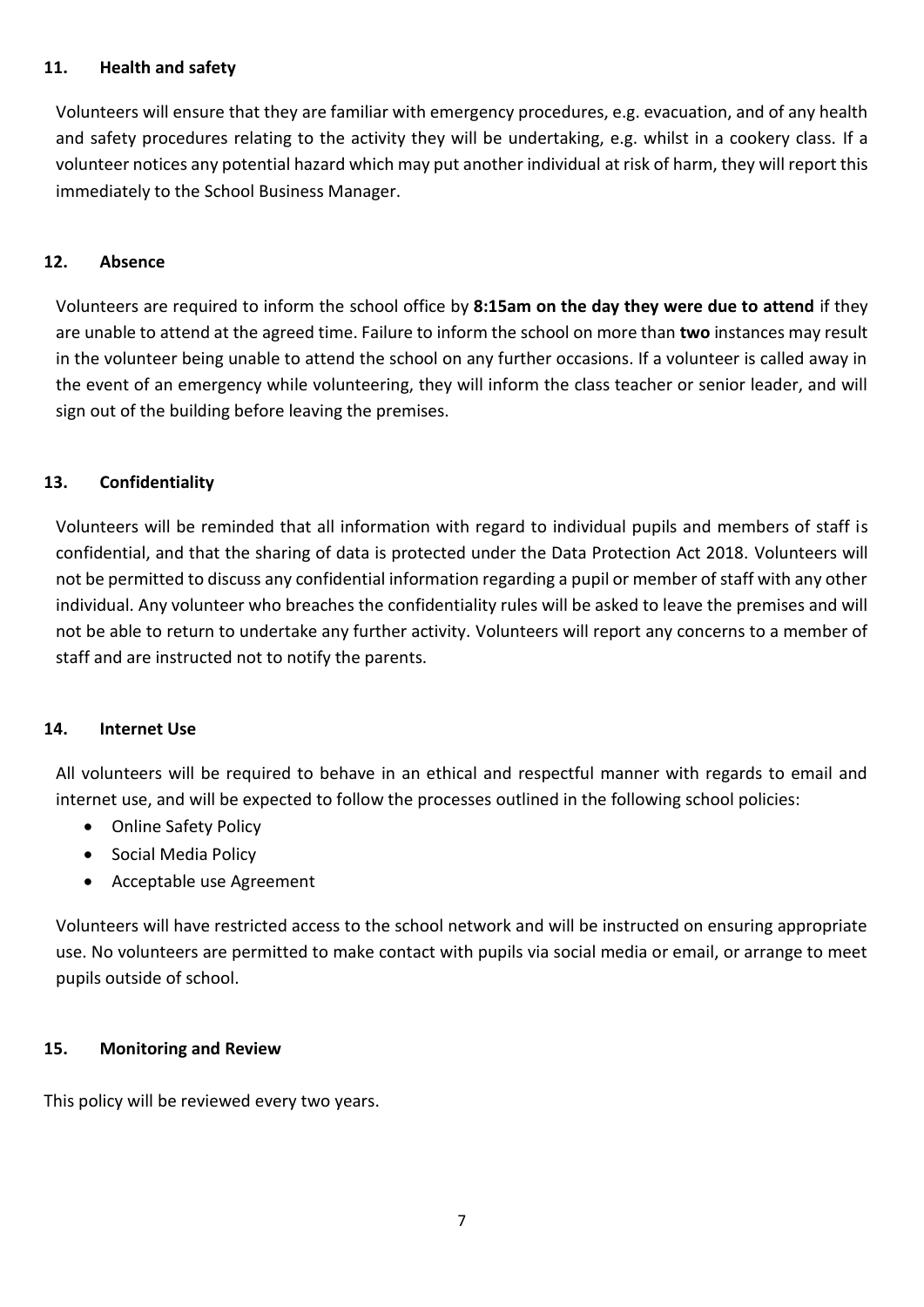# **PRIOR'S MILL CE PRIMARY SCHOOL Volunteer Application Form**

| Name:                      |  |
|----------------------------|--|
| <b>Previous name:</b>      |  |
| Telephone number (home):   |  |
| Telephone number (mobile): |  |
| <b>Email address:</b>      |  |
| Role applied for:          |  |

| Address:  |  |
|-----------|--|
| Postcode: |  |

**In the box below, please give details of any skills or experience that you bring to the role, explain your motivations for wanting to work with children or young people and outline what you want to achieve from volunteering.**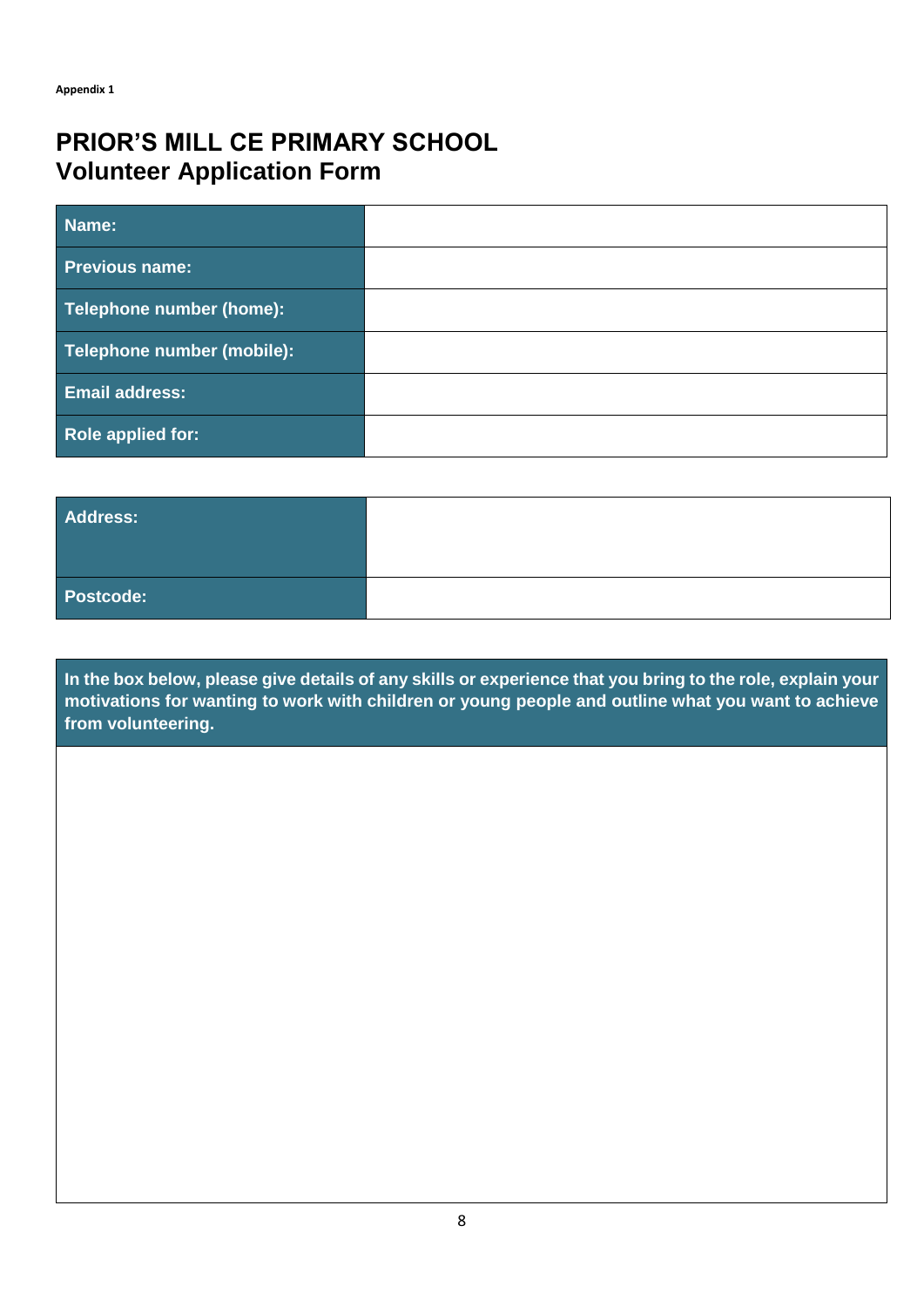| (please circle)                                                      | Is your application in connection to an educational course? |                            | Yes / No |
|----------------------------------------------------------------------|-------------------------------------------------------------|----------------------------|----------|
| If you answered 'yes' to the above, please fill out the table below: |                                                             |                            |          |
| Name of<br><b>Educational</b><br><b>Setting</b>                      |                                                             | <b>Postcode</b>            |          |
| <b>Address</b>                                                       |                                                             |                            |          |
| <b>Course Title</b>                                                  |                                                             |                            |          |
| Qualification                                                        |                                                             | <b>Length of</b><br>course |          |
| <b>Link Tutor</b>                                                    |                                                             | <b>Telephone</b>           |          |

| Please fill out the sections below, providing accurate details of when and how long you are<br>available for: |                                          |
|---------------------------------------------------------------------------------------------------------------|------------------------------------------|
| I wish to work on the following school days (please<br>tick):                                                 | I wish to work (please tick):            |
| Monday                                                                                                        | A full day $(8:15am - 3:15pm)$<br>$\Box$ |
| Tuesday<br>⊔                                                                                                  | Mornings $(8:15am - 12pm)$               |
| Wednesday                                                                                                     | Afternoons (1pm - 3:15pm)                |
| Thursday<br>$\Box$                                                                                            |                                          |
| Friday<br>□                                                                                                   |                                          |
| Please list any other requirements in terms of availability (e.g. specific times):                            |                                          |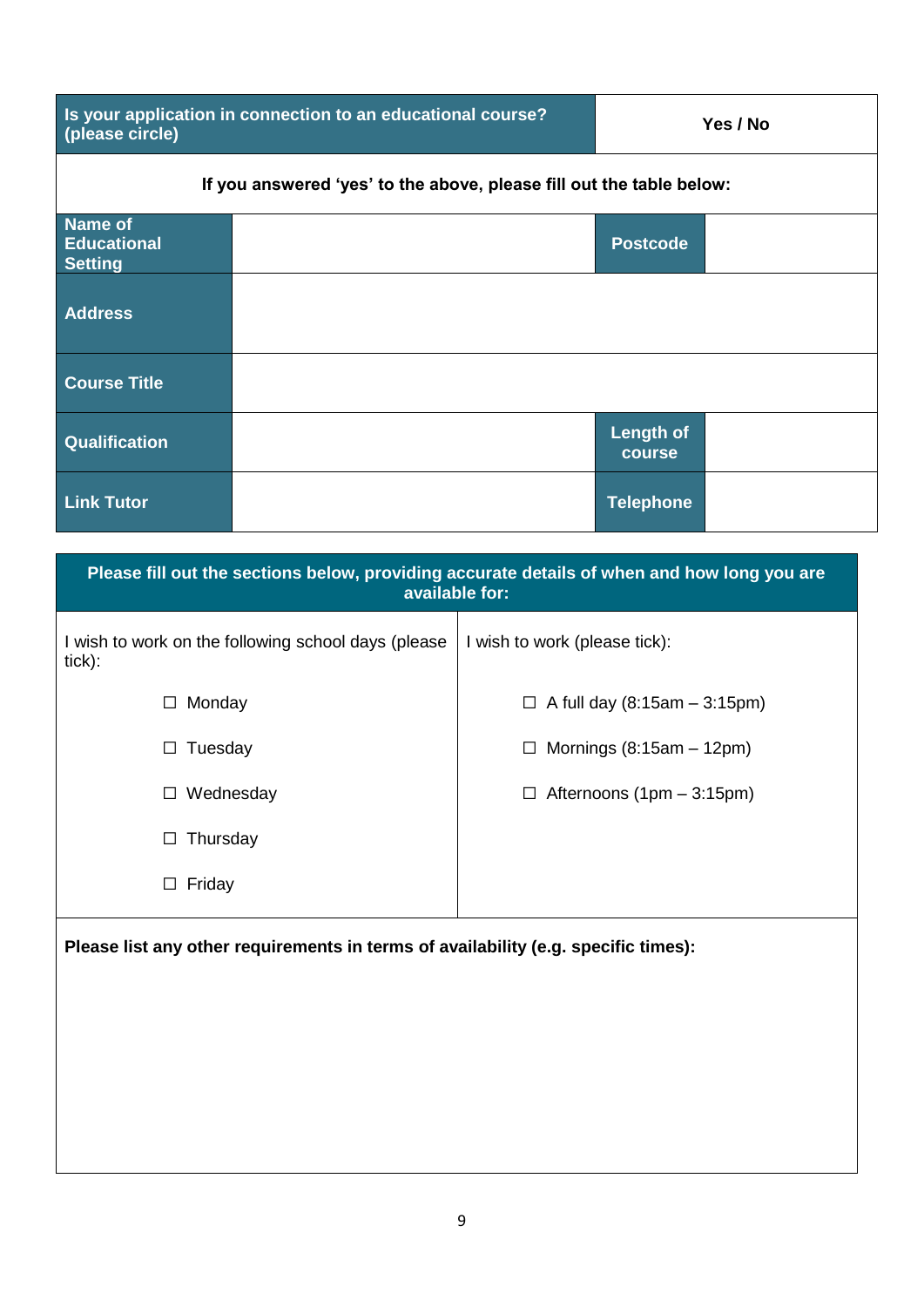#### **References**

All volunteer applicants must give two recent and relevant references – the first of which must be from your current or most recent employer or organisation you volunteered for. References from friends, schools and/or colleges will only be accepted where candidates are applying straight from full-time education, or where candidates are able to provide an acceptable reason why a previous employer cannot be contacted. Please ensure all the contact details you have specified are correct and inform the referees you select that the school will contact them. The address information the school requires relates to the referee's work address, where applicable

#### **Referee one**

| Name of referee:                  |  |
|-----------------------------------|--|
| <b>Relationship to candidate:</b> |  |
| Telephone number:                 |  |
| <b>Email address:</b>             |  |
| <b>Address</b>                    |  |
|                                   |  |
| <b>Postcode:</b>                  |  |

#### **Referee two**

| Name of referee:           |  |
|----------------------------|--|
| Relationship to candidate: |  |
| Telephone number:          |  |
| <b>Email address:</b>      |  |
| <b>Address</b>             |  |
| <b>Postcode:</b>           |  |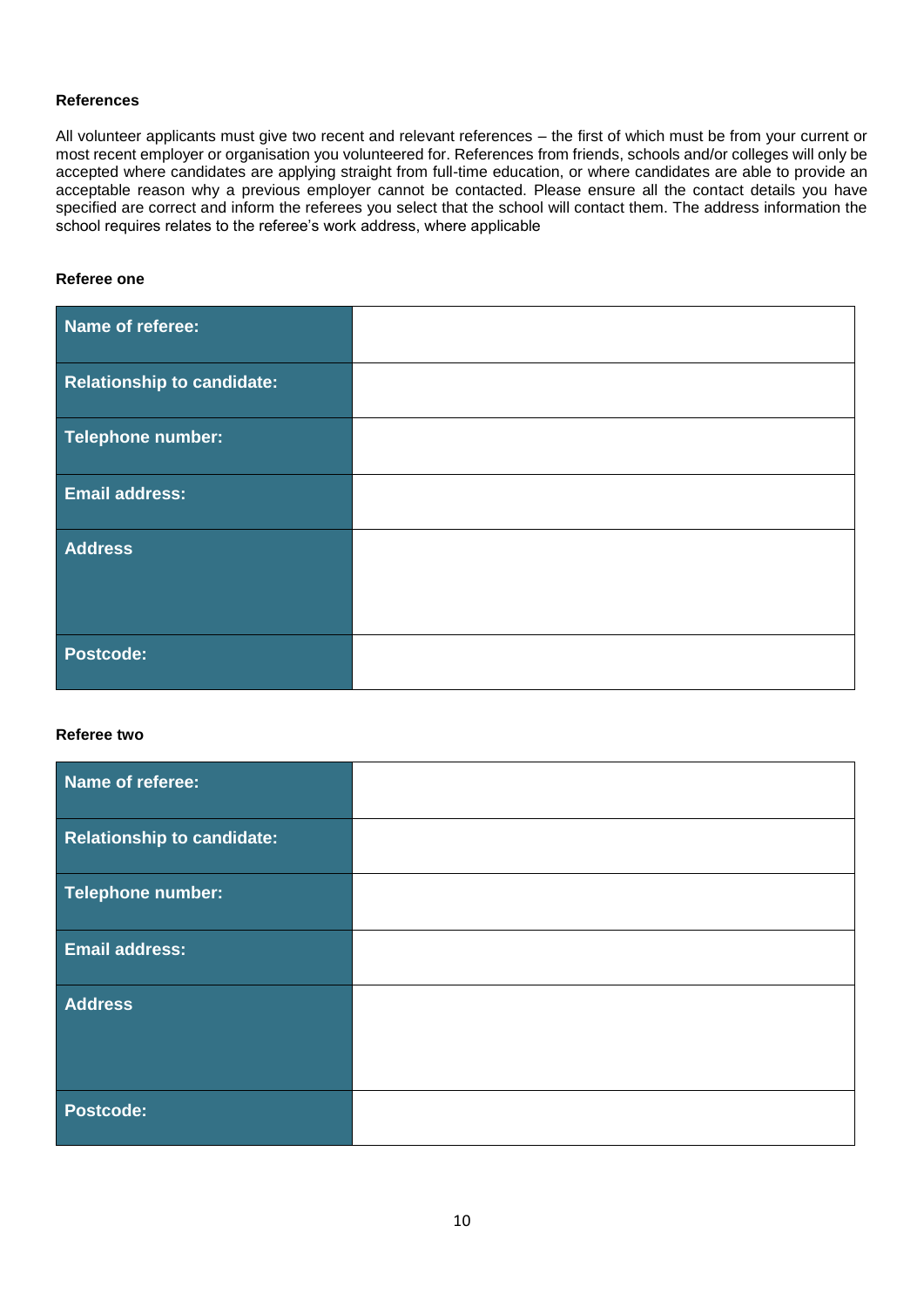#### **Criminal offences**

As it involves working with children, this volunteer role is exempt from the Rehabilitation of Offenders Act 1974 – this means that you are required to declare any convictions, cautions, reprimands and final warnings that are not 'protected' (i.e. filtered out) as defined by the Rehabilitation of Offenders Act 1974 (Exceptions) Order 1975 (as amended in 2013). The amendments to the Exceptions Order provide that certain' spent' convictions and cautions are 'protected' and are therefore not subject to disclosure to employers and cannot be taken into account.

In addition to abiding by the Rehabilitation of Offenders Act 1974, all volunteers who work in 'regulated activity' with pupils will require an enhanced Disclosure and Barring Service check.

In accordance with the DfE's 'Keeping children safe in education', a volunteer is considered to be engaging in regulated activity if they:

- Will be responsible, on a regular basis in a school or college, for teaching, training instructing, caring for or supervising children.
- Will carry out paid, or unsupervised unpaid, work regularly in a school or college where that work provides an opportunity for contact with children.
- Engage in intimate or personal care or overnight activity, even if this happens only once.

With the above in mind, please answer the following questions honestly – false statements or withholding information will result in one of the following actions being taken:

- Your application will be taken no further
- An offer of employment will be withdrawn
- Disciplinary action leading to dismissal, if you have already started volunteering with the school

Do you have any previous spent or unspent criminal convictions to declare in relation to the information above?

 $Yes \Box$ 

Have you ever been disqualified from working with children?

 $\mathsf{Yes} \ \Box$ 

If you answered yes to either of these questions, please give details below:

#### **Declaration**

By signing this form, I declare that the information given on this form is correct to the best of my knowledge and belief, and I understand that any false statements on this form could result in my application for a volunteer role being rejected or terminated. I agree that the information I give you in connection with this application may be stored and processed for the purpose of personnel management.

| Signed: |  |
|---------|--|
| Date:   |  |